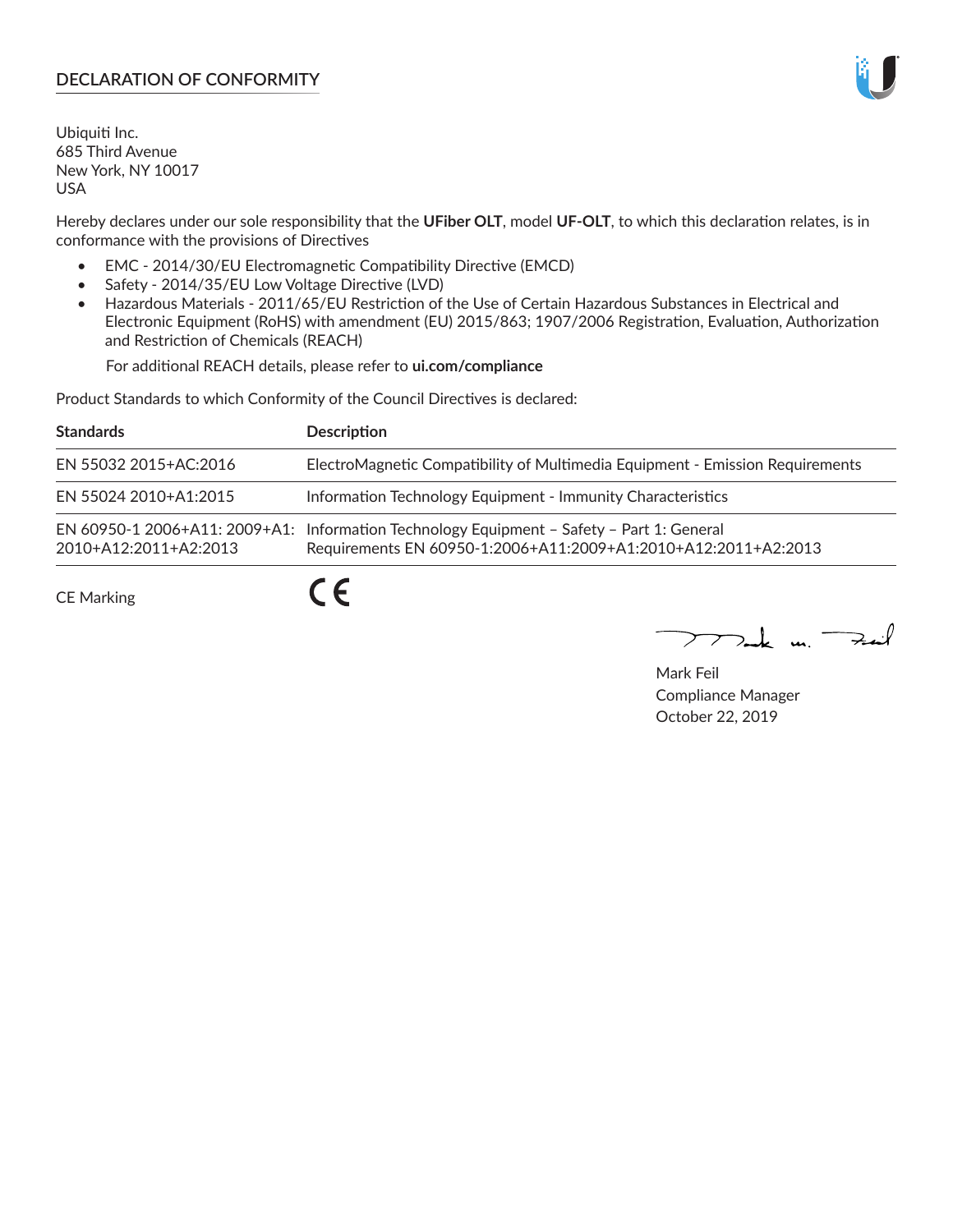# **DECLARATION OF CONFORMITY**



## **български** [Bulgarian]

С настоящото Ubiquiti декларира, че това устройство UF-OLT е в съответствие със съществените изисквания и други приложими разпоредби на Директиви 2014/30/ЕС, 2014/35/ЕС.

## **Hrvatski** [Croatian]

Ubiquiti ovim putem izjavljuje da je ovaj uređaj UF-OLT sukladan osnovnim zahtjevima i ostalim bitnim odredbama Direktiva 2014/30/EU, 2014/35/EU.

# **Čeština** [Czech]

Ubiquiti tímto prohlašuje, že toto UF-OLT zařízení, je ve shodě se základními požadavky a dalšími příslušnými ustanoveními směrnic 2014/30/EU, 2014/35/EU.

## **Dansk** [Danish]

Hermed, Ubiquiti, erklærer at denne UF-OLT enhed, er i overensstemmelse med de væsentlige krav og øvrige relevante krav i direktiver 2014/30/EU, 2014/35/EU.

## **Nederlands** [Dutch]

Hierbij verklaart Ubiquiti, dat deze UF-OLT apparaat, in overeenstemming is met de essentiële eisen en de andere relevante bepalingen van richtlijnen 2014/30/EU, 2014/35/EU.

### **English**

Hereby, Ubiquiti, declares that this UF-OLT device, is in compliance with the essential requirements and other relevant provisions of Directives 2014/30/EU, 2014/35/EU.

## **Eesti keel** [Estonian]

Käesolevaga Ubiquiti kinnitab, et antud UF-OLT seade, on vastavus olulistele nõuetele ja teistele asjakohastele sätetele direktiivide 2014/30/EL, 2014/35/EL.

### **Suomi** [Finnish]

Täten Ubiquiti vakuuttaa, että tämä UF-OLT laite, on yhdenmukainen olennaisten vaatimusten ja muiden sitä koskevien direktiivien 2014/30/EU, 2014/35/EU.

# **Français** [French]

Par la présente Ubiquiti déclare que l'appareil UF-OLT, est conforme aux exigences essentielles et aux autres dispositions pertinentes des directives 2014/30/UE, 2014/35/UE.

### **Deutsch** [German]

Hiermit erklärt Ubiquiti, dass sich dieses UF-OLT Gerät, in Übereinstimmung mit den grundlegenden Anforderungen und den anderen relevanten Vorschriften der Richtlinien 2014/30/EU, 2014/35/EU befindet.

### **Ελληνικά** [Greek]

Δια του παρόντος, Ubiquiti, δηλώνει ότι αυτή η συσκευή UF-OLT, είναι σε συμμόρφωση με τις βασικές απαιτήσεις και τις λοιπές σχετικές διατάξεις των οδηγιών 2014/30/EE, 2014/35/EE.

### **Magyar** [Hungarian]

Ezennel Ubiquiti kijelenti, hogy ez a UF-OLT készülék megfelel az alapvető követelményeknek és más vonatkozó 2014/30/EU, 2014/35/EU irányelvek rendelkezéseit.

### **Íslenska** [Icelandic]

Hér, Ubiquiti, því yfir að þetta UF-OLT tæki er í samræmi við grunnkröfur og önnur viðeigandi ákvæði tilskipana 2014/30/ESB, 2014/35/ESB.

### **Italiano** [Italian]

Con la presente, Ubiquiti, dichiara che questo dispositivo UF-OLT, è conforme ai requisiti essenziali ed alle altre disposizioni pertinenti delle direttive 2014/30/UE, 2014/35/UE.